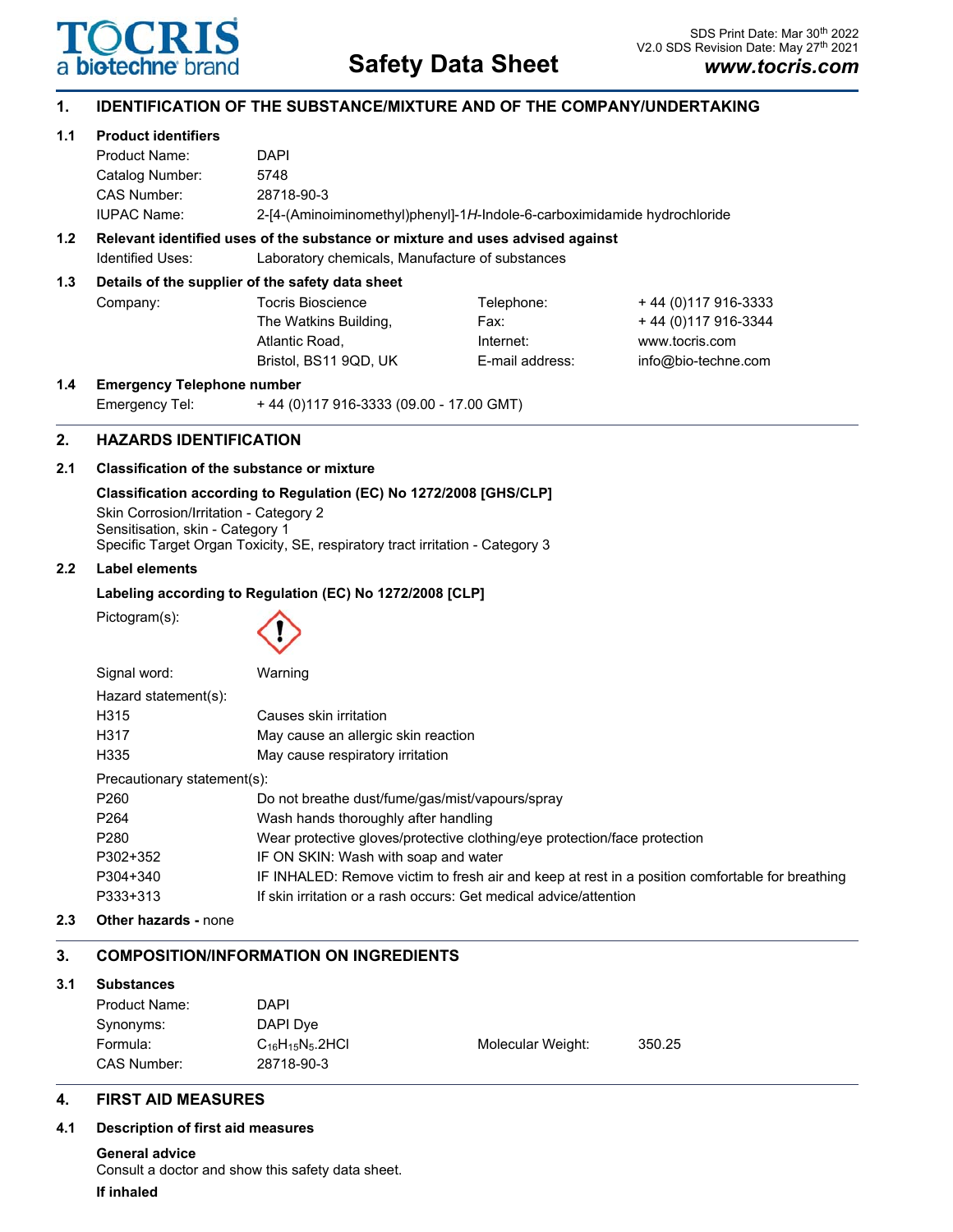Remove to fresh air and monitor breathing. If breathing becomes difficult, give oxygen. If breathing stops, give artificial respiration. Consult a doctor.

#### **In case of skin contact**

Immediately wash skin with copious amounts of soap and water for at least 15 minutes. Remove contaminated clothing and shoes and wash before reuse. Consult a doctor.

#### **In case of eye contact**

Flush with copious amounts of water for at least 15 minutes. Consult a doctor.

#### **If swallowed**

Rinse mouth with water. Do not induce vomiting unless directed to do so by medical personnel. Never give anything by mouth to an unconscious person. Consult a doctor.

#### **4.2 Most important symptoms and effects, both acute and delayed**

To the best of our knowledge, the chemical, physical and toxicological properties have not been thoroughly investigated.

#### **4.3 Indication of immediate medical attention and special treatment needed**

Show this safety data sheet to the doctor in attendance. Immediate medical attention is required.

### **5. FIRE-FIGHTING MEASURES**

#### **5.1 Extinguishing media**

#### **Suitable extinguishing media**

Use water spray, alcohol-resistant foam, dry chemical or carbon dioxide.

## **5.2 Special hazards arising from the substance or mixture**

In combustion, may emit toxic fumes.

#### **5.3 Precautions for fire-fighters**

Wear suitable protective clothing to prevent contact with skin and eyes and self-contained breathing apparatus.

### **6. ACCIDENTIAL RELEASE MEASURES**

#### **6.1 Personal precautions, protective equipment and emergency procedures**

Do not take action without suitable protective clothing - see section 8 of SDS. Evacuate personnel to safe areas. Ensure adequate ventilation. Avoid breathing vapors, mist, dust or gas.

#### **6.2 Environmental precautions**

Do not let product enter drains.

#### **6.3 Methods and materials for containment and cleaning up**

Cover spillage with suitable absorbent material. Sweep up material and place in an appropriate container. Hold all material for appropriate disposal as described under section 13 of SDS.

### **6.4 Reference to other sections**

For required PPE see section 8. For disposal see section 13.

### **7. HANDLING AND STORAGE**

#### **7.1 Precautions for safe handling**

Use in a chemical fume hood, with air supplied by an independent system. Avoid inhalation, contact with eyes, skin and clothing. Avoid the formation of dust and aerosols. Use in a well-ventilated area. Keep away from sources of ignition. Avoid prolonged or repeated exposure.

#### **7.2 Conditions for safe storage, including any incompatibilities.**

Store in cool, well-ventilated area. Keep away from direct sunlight. Keep container tightly sealed until ready for use. Recommended storage temperature: Store at -20°C

#### **7.3 Specific end uses**

Use in a laboratory fume hood where possible. Refer to employer's COSHH risk assessment.

## **8. EXPOSURE CONTROLS/PERSONAL PROTECTION**

#### **8.1 Control parameters**

## **Components with workplace control parameters**

Contains no substances with occupational exposure limit values.

## **8.2 Exposure controls**

### **Appropriate engineering controls**

Use in a fume hood where applicable. Ensure all engineering measures described under section 7 of SDS are in place. Ensure laboratory is equipped with a safety shower and eye wash station.

#### **Personal protective equipment**

**Eye/face protection**

Use appropriate safety glasses.

**Skin protection**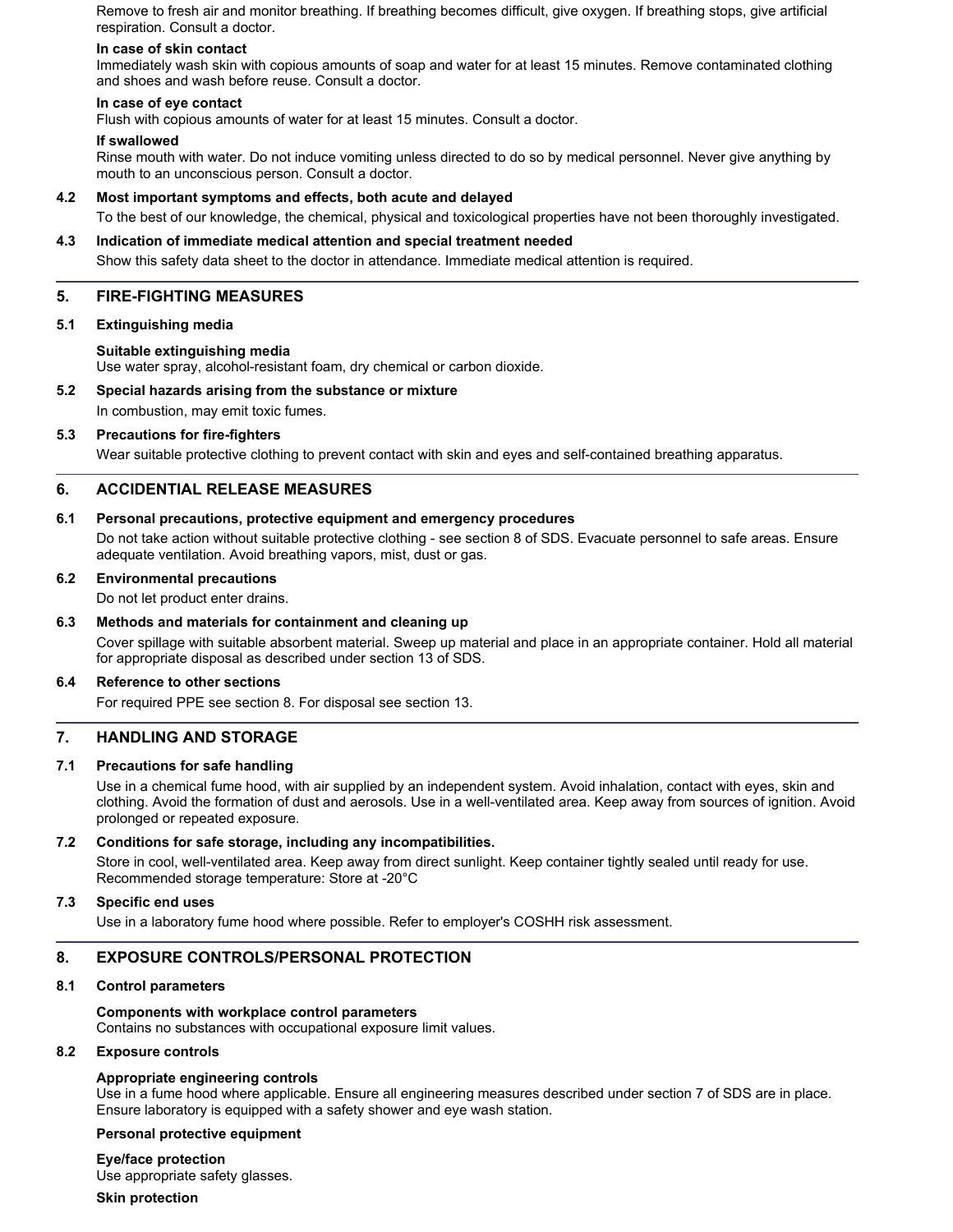Use appropriate chemical resistant gloves (minimum requirement use standard BS EN 374:2003). Gloves should be inspected before use. Wash and dry hands thoroughly after handling.

## **Body protection**

Wear appropriate protective clothing.

## **Respiratory protection**

If risk assessment indicates necessary, use a suitable respirator.

## **9. PHYSICAL AND CHEMICAL PROPERTIES**

#### **9.1 Information on basic physical and chemical properties**

| Appearance                                        | Yellow solid      | Vapor pressure            | No data available                                  |
|---------------------------------------------------|-------------------|---------------------------|----------------------------------------------------|
| Odor                                              | No data available | Vapor density             | No data available                                  |
| Odor threshold                                    | No data available | Relative density          | No data available                                  |
| рH                                                | No data available | Solubility(ies)           | Soluble to 100 mM in DMSO<br>and to 10 mM in water |
| Melting / freezing point                          | No data available | Partition coefficient     | No data available                                  |
| Boiling point / range                             | No data available | Auto-ignition temperature | No data available                                  |
| Flash point                                       | No data available | Decomposition temperature | No data available                                  |
| Evaporation rate                                  | No data available | Viscosity                 | No data available                                  |
| Flammability (solid, gas)                         | No data available | Explosive properties      | No data available                                  |
| Upper / lower flammability or<br>explosive limits | No data available | Oxidising properties      | No data available                                  |

#### **9.2 Other safety information**

No data available

### **10. STABILITY AND REACTIVITY**

#### **10.1 Reactivity**

Stable under recommended transport or storage conditions.

#### **10.2 Chemical stability**

Stable under recommended storage conditions.

#### **10.3 Possibility of hazardous reactions**

Hazardous reactions will not occur under normal transport or storage conditions. Decomposition may occur on exposure to conditions or materials listed below.

#### **10.4 Conditions to avoid**

Heat, moisture.

#### **10.5 Incompatible materials**

Strong acids/alkalis, strong oxidising/reducing agents.

#### **10.6 Hazardous decomposition products**

In combustion may emit toxic fumes. No known decomposition information.

### **11. TOXICOLOGICAL INFORMATION**

#### **11.1 Information on toxicological effects**

**Acute Toxicity** No data available

**Skin corrosion/irritation** Classified based on available data

**Serious eye damage/irritation** Classified based on available data

**Respiratory or skin sensitization** Classified based on available data

**Germ cell mutagenicity** Classified based on available data

**Carcinogenicity** Classified based on available data

**Reproductive toxicity** Classified based on available data

**Specific target organ toxicity - single exposure** Classified based on available data

**Specific target organ toxicity - repeated exposure** Classified based on available data

**Aspiration hazard** Classified based on available data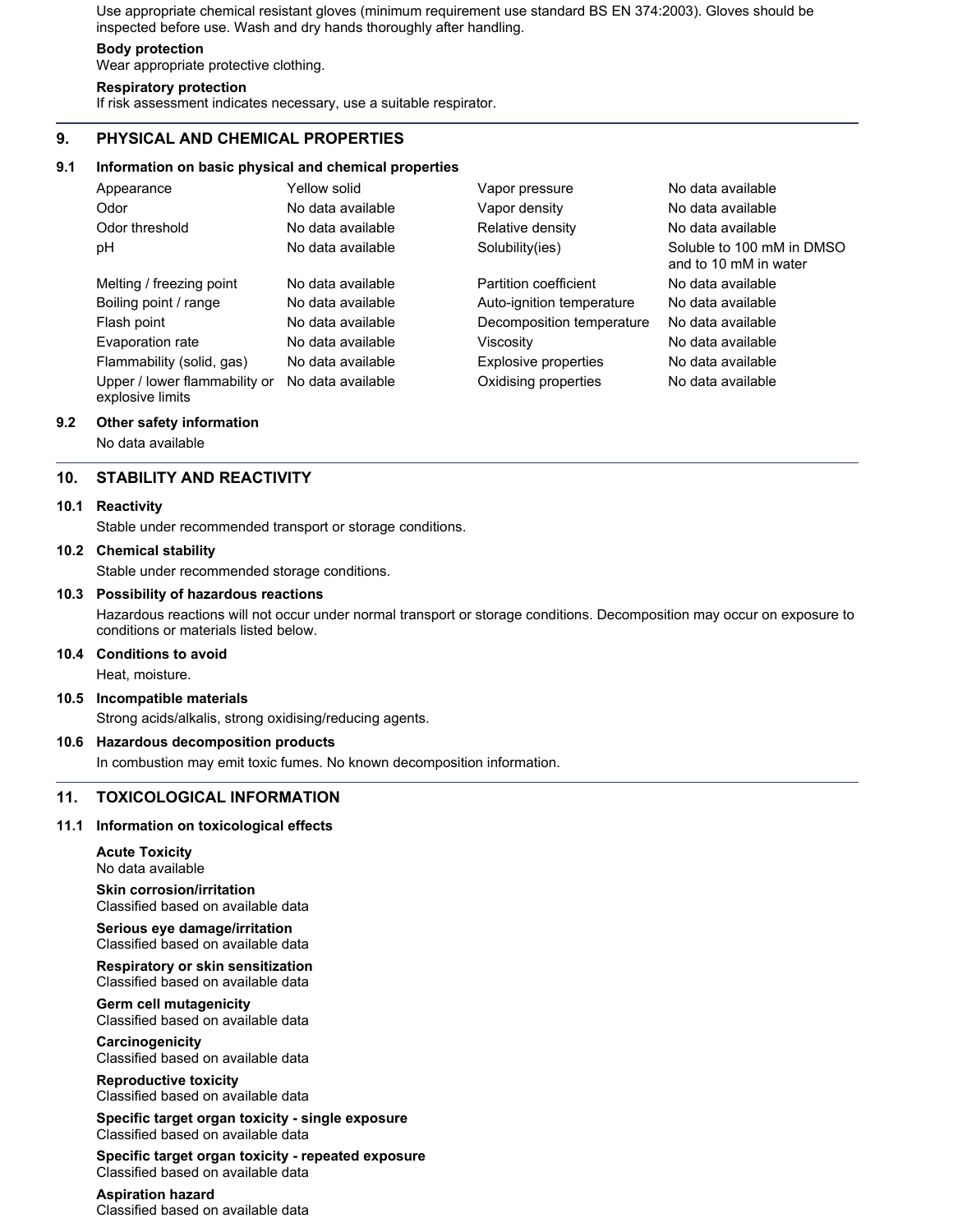#### **Symptoms / Routes of exposure**

- Inhalation: There may be shortness of breath with a burning sensation in the throat. Exposure may cause coughing or wheezing. Absorption through the lungs can occur causing symptoms similar to those of ingestion. There may be shortness of breath.
- Ingestion: There may be soreness and redness of the mouth and throat. Nausea and stomach pain may occur. Blood may be vomited. There may be vomiting and diarrhea.
- Skin: Irritation or pain may occur at the site of contact. There may be redness or whiteness of the skin in the area of exposure. Absorption through the skin may be harmful.
- Eyes: There may be pain and redness. The vision may become blurred. The eyes may water profusely. Absorption through the eye may cause effects similar to skin contact and/or ingestion.

Delayed / Immediate Effects: Immediate effects can be expected after short-term exposure.

## **Additional Information**

### RTECS No: NL5995054

Exposure may cause irritaiton of eyes, mucous membranes, upper respiratory tract and skin. To the best of our knowledge, the chemical, physical and toxicological properties have not been fully investigated

### **12. ECOLOGICAL INFORMATION**

### **12.1 Toxicity**

No data available

- **12.2 Persistence and degradability** No data available
- **12.3 Bioaccumlative potential** No data available
- **12.4 Mobility in soil**

No data available

**12.5 Results of PBT and vPvB assessment**

No data available

### **12.6 Other adverse effects**

No data available

## **13. DISPOSAL CONSIDERATIONS**

### **13.1 Waste treatment methods**

### **Product**

Transfer to a suitable container and arrange for collection by specialized disposal company in accordance with National legislation.

### **Contaminated packaging**

Dispose of in a regulated landfill site or other method for hazardous or toxic wastes in accordance with National legislation.

## **14. TRANSPORT INFORMATION**

Classified according to the criteria of the UN Model Regulations as reflected in the IMDG Code, ADR, RID and IATA.

### **14.1 UN-Number**

Does not meet the criteria for classification as hazardous for transport.

### **14.2 UN proper shipping name**

Does not meet the criteria for classification as hazardous for transport.

## **14.3 Transport hazard class(es)**

Does not meet the criteria for classification as hazardous for transport.

### **14.4 Packaging group**

Does not meet the criteria for classification as hazardous for transport.

### **14.5 Environmental hazards**

This product is not classified as environmentally hazardous according to the UN Model Regulations, nor a marine pollutant according to the IMDG Code.

### **14.6 Special precautions for users**

No data available

### **15. REGULATORY INFORMATION**

This safety datasheet complies with the requirements of Regulation (EC) No. 453/2010.

### **15.1 Safety, health and environmental regulations/legislation specific for the substance or mixture**

No data available